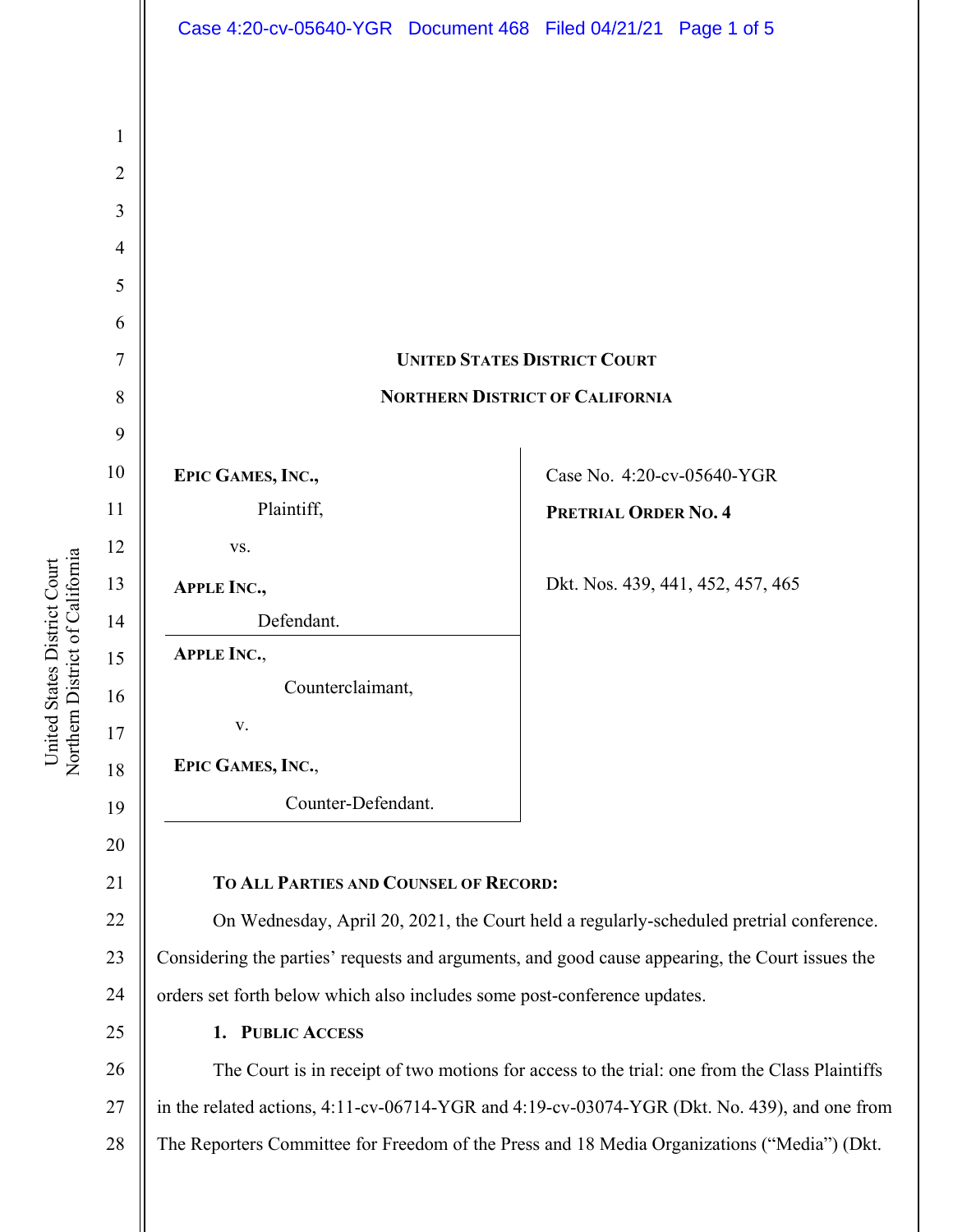No. 457). As explained during the conference, the Court is not allowed to live stream or provide live video access to the parties or to the public for live testimony such as trials. For health and public safety issues, the Zoom platform will be used to accommodate the one or two witnesses who may have to testify remotely and to provide audio access to the public and any parties/attorneys who are not in the courtroom due to in-person limits. Thus, the Class Plaintiffs' claims that the parties will have video access was not properly informed.

The Court has been working on ways to provide as much access as is reasonably possible understanding the interest in the proceedings. However, for public health and safety reasons, the Northern District has instituted protocols in all courthouses which control proceedings open to the public, and all are being considered in totality.

11

1

2

3

4

5

6

7

8

9

10

12

13

14

15

16

17

18

19

At this juncture, the Court can **ORDER** the following:

First, the Court **GRANTS** the requests of the Media and the Class Plaintiffs, and allocates **two seats** in the courtroom to be used by two pre-authorized pool reporters and **one seat** by the attorneys for the Class Plaintiffs. The Media shall meet and confer amongst themselves to determine the manner in which the pool reporters shall be selected and shall provide the Court with its proposed protocol by Friday, April 23, 2021. Similarly, the attorneys for the Class Plaintiffs shall meet and confer amongst themselves to determine the manner in which the pool reporters shall be selected and shall provide the Court with its proposed protocol by Friday, April 23, 2021.

20 21 22 23 24 Second, the Court orders a specific telephone line for media specifically and for the attorneys for the Class Plaintiffs to ensure that they have access to the audio. To access this telephone line, requests should be submitted through the following online form by Thursday, April 29, 2021: https://www.surveymonkey.com/r/Epic-Apple which link shall be publicized on the Court's website.

25 26 27 Third, the Court authorizes one or more high volume telephone lines for the public at large. These telephone lines will be publicized in advance of the trial on the Court's website at either https://www.cand.uscourts.gov/judges/gonzalez-rogers-yvonne-ygr/ or

28 https://cand.uscourts.gov/epic-games-inc-v-apple-inc/.

a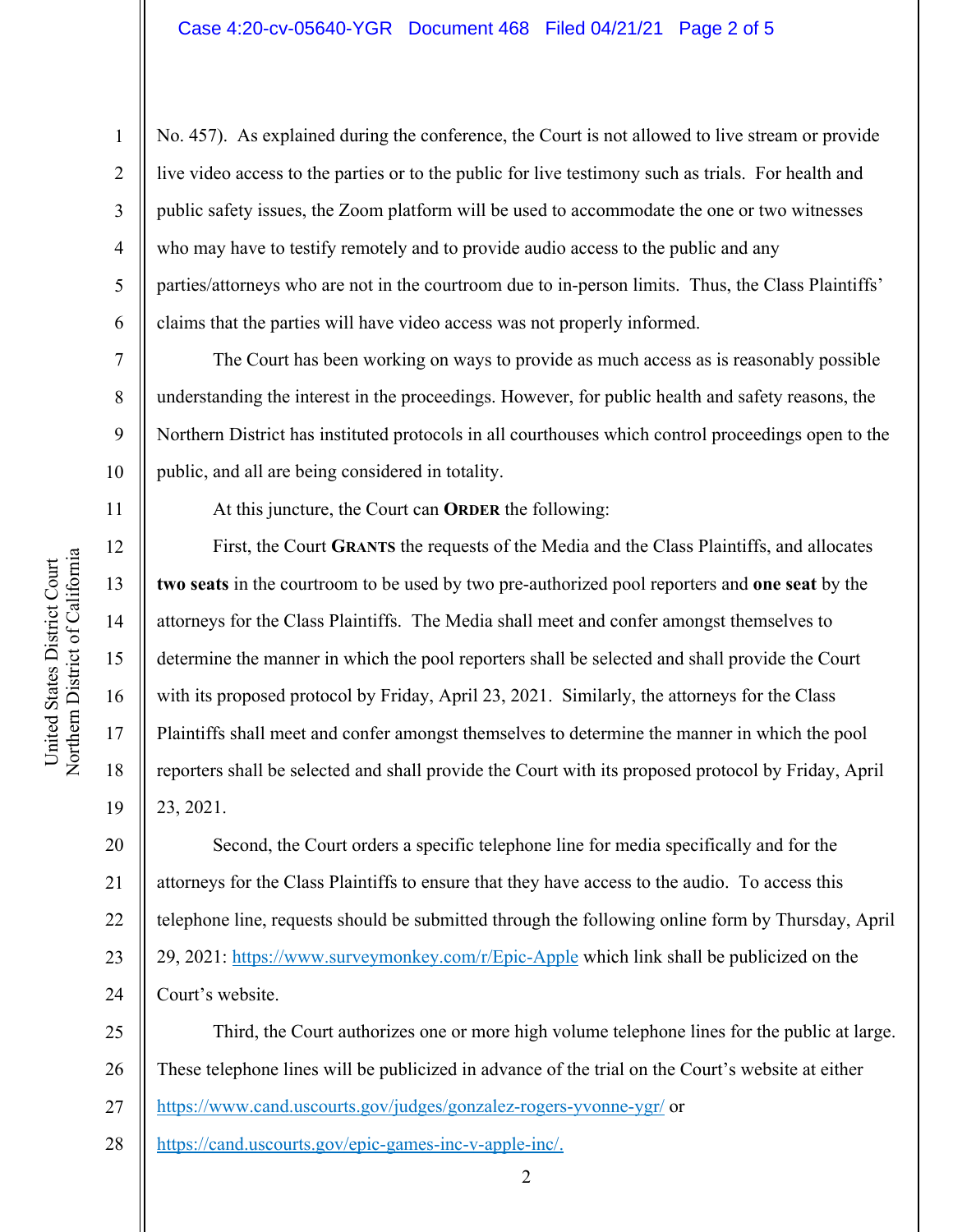#### Case 4:20-cv-05640-YGR Document 468 Filed 04/21/21 Page 3 of 5

1

2

3

4

5

6

7

8

9

10

11

12

13

14

15

16

17

18

19

20

21

22

23

24

25

26

27

28

Fourth, pursuant to the parties' recommendation (Dkt. No. 459), the parties shall jointly arrange and maintain a repository at a third-party file sharing service (*e.g.*, Box) for admitted trial exhibits. The repository shall be publicly accessible through a link that may be published by the Court and distributed by the parties. After an exhibit is admitted into the record, the party introducing such exhibit shall upload the exhibit to the repository, and each party shall, after the close of trial each day, upload all exhibits admitted on or demonstratives used during that trial day by no later than 5:00 p.m. The parties may redact from the exhibits any specific information that has been sealed by the Court and any sensitive personal information that a party or witness has requested to redact (*e.g.*, home addresses or telephone numbers). Any concerns with respect to the latter may be brought to the attention of the Court. By no later than Wednesday, April 28, 2021, the parties shall provide the Court with the link so that it can be prepared to publish the same.

Finally, the parties and their attorneys will be allowed to access the audio of the trial through the Zoom link so that they can hear any sealed proceedings and not encumber one of the telephone lines.

#### **2. STIPULATIONS**

The Court accepts the following stipulations of the parties:

a. Epic Games shall present an opening statement followed by Apple.

- b. To the extent that the parties play a witness's deposition designations at trial, all portions of the testimony designated by any party will be played at the same time, including the parties' affirmative designations, counter-designations, and counters to counter-designations. All designated testimony will be introduced in the sequence in which the testimony was originally given.
- c. Pursuant to Federal Rule of Evidence 615, each fact witness is excluded from the courtroom until each is excused. This order shall apply to any fact witness listed on either party's witness list until the witness has completed giving his or her testimony during a party's case-in-chief and is excused by the Court, unless otherwise ordered. While a fact witness is excluded from the courtroom, the witness shall be prohibited from reading any portion of any trial transcript or

3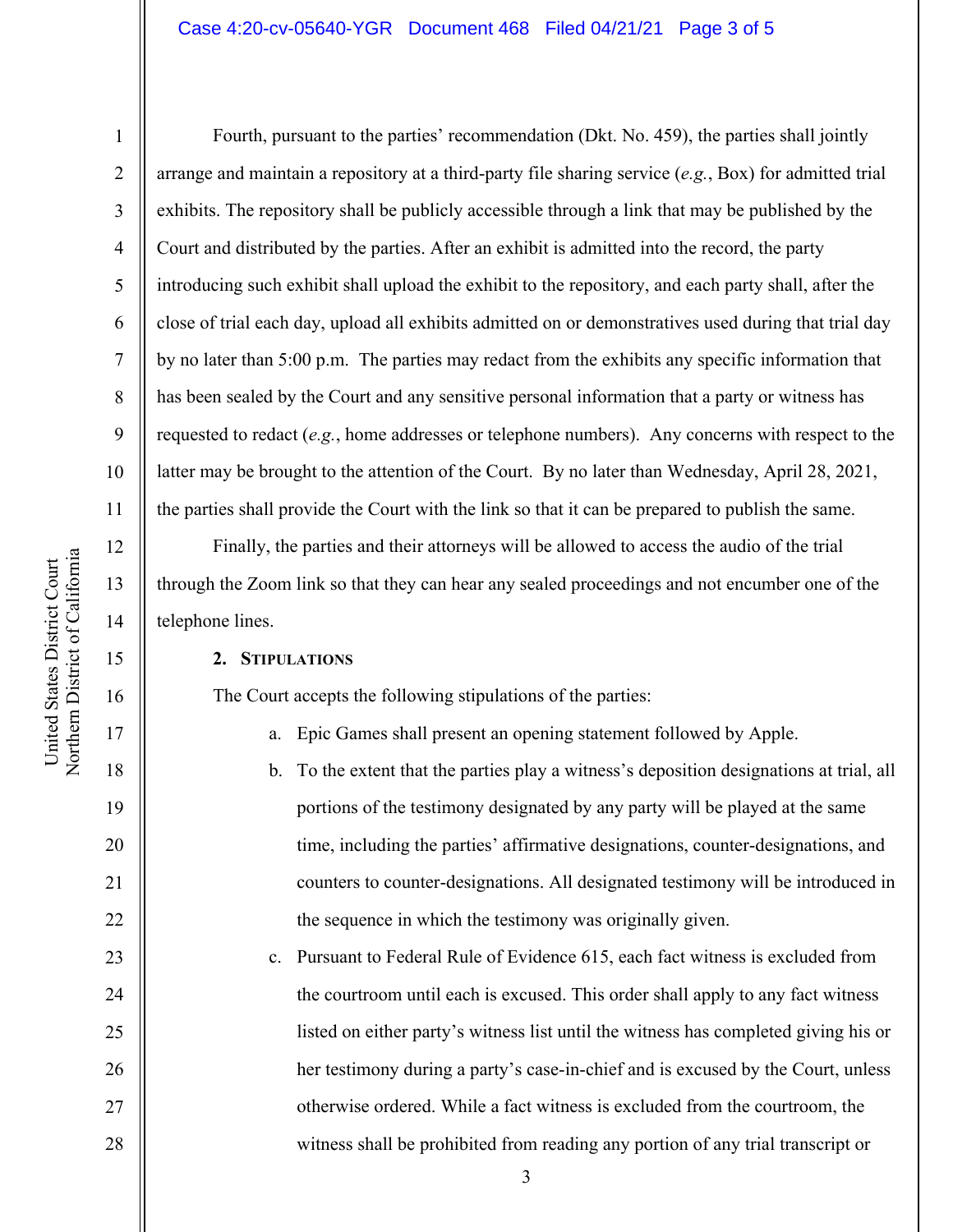any other material documenting any witness's testimony, and an excluded witness also shall not remotely listen to any trial proceedings (including through the Zoom platform or by any other means). However, this exclusion order shall not apply to expert witnesses or to the officer or employee who will serve as the designated representative of the corporate party. The Court understands those individuals to be Timothy Sweeney for Epic Games and Philip Schiller for Apple.

d. The Parties shall file witness lists with updated "will" and "may" call status on April 26, 2021.

e. The parties have submitted a Stipulation and Proposed Order Concerning Objections to Deposition Testimony to address the hiring retired Magistrate Judge Elizabeth LaPorte to resolve their designation disputes. (Dkt. No. 465.) The stipulation is approved and the Motion to Appoint Special Master is withdrawn. (Dkt. No. 441.)

# **3. DEPOSITION DESIGNATIONS**

The parties may substitute trial time for additional deposition designations during the course of the trial beyond the 4-hour limit which the Court agreed to read in advance.

The parties may jointly stipulate to the admission of exhibits that are referenced in the deposition designations.

# **4. EXPERTS**

21 22 23 In terms of presenting expert testimony, back-to-back, the Court will allow that testimony to focus on the economic experts, namely, David Evans, Susan Athey, and Michael Cragg for Epic Games and Richard Schmalensee, Lorin Hitt, and Francine LaFontaine for Apple.

24

# **5. UPDATING PROPOSED FINDINGS OF FACT AND CONCLUSIONS OF LAW**

25 26 27 The Court will provide another 24 hours for the updating of the proposed findings of fact and conclusions of law. These will be due 48 hours from the close of evidence for the day and shall be sent to the chambers email.

28

a United States District Court United States District Court Northern District of Californi

1

2

3

4

5

6

7

8

9

10

11

12

13

14

15

16

17

18

19

20